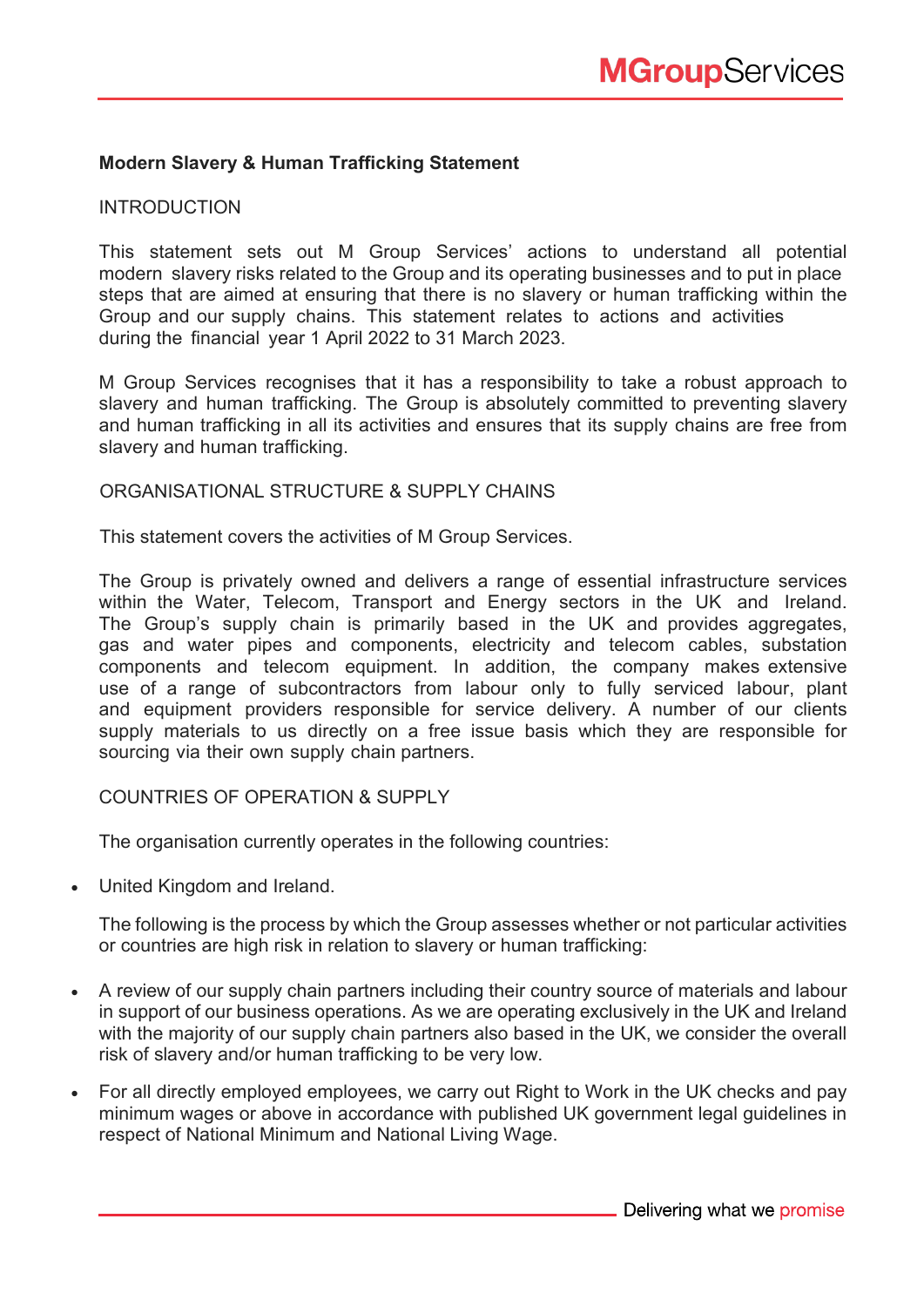- For all indirect workers we carry out a Health & Safety and Contract Familiarisation induction prior to their commencement of work at which we are able to check their identity, qualifications and competence.
- We co-operate with our clients through regular client audits of our obligations under this policy, and undertake to support the client through effective supply chain management.

### RISK ACTIVITIES

As part of our supply chain evaluation process, we conduct risk assessments of our supply chain activities across the Group, including those overseas countries where there is considered to be a material risk of slavery or human trafficking. On an ongoing basis we review the response of our supply chain evaluation process, to ensure that there is minimal risk of occurrence.

Where we have identified a material risk we have conducted supply chain assessment audits to ensure compliance with the agreed policies. We will continue to monitor our supply chain partners and conduct assessment audits where we identify there is a potential risk of slavery or human trafficking.

M Group Services runs a vigorous supply chain process, which includes compliance checks, to ensure our partners meet or exceed our modern slavery and human trafficking policy requirements. During 2021/2022 493 partner organisations have completed the process and gained M Group Services' approval.

#### RESPONSIBILITY

Responsibility for the organisation's anti-slavery initiatives is as follows:

• **Policies:** HR Director and Procurement Director

### • **Risk Assessments:**

Procurement Director and HR Director supported by Head of Group Assurance will assess the risk of slavery or human trafficking within the supply chain as part of the Company's overall Risk Management and Governance.

- **Investigations/due diligence:** The Internal Audit Manager is responsible for carrying out investigations supported by the HR Department and Group Commercial Department. The Procurement Department and Commercial teams are responsible for ensuring the Company's policies are communicated to the supply chain partners and form part of the supplier assessment process, which is managed by the Group Commercial Department.
- **Training:** All middle managers and above engaged in procurement activities and above with supply chain responsibilities will complete training/refresher training on business ethics and modern slavery and human trafficking during 2021/22.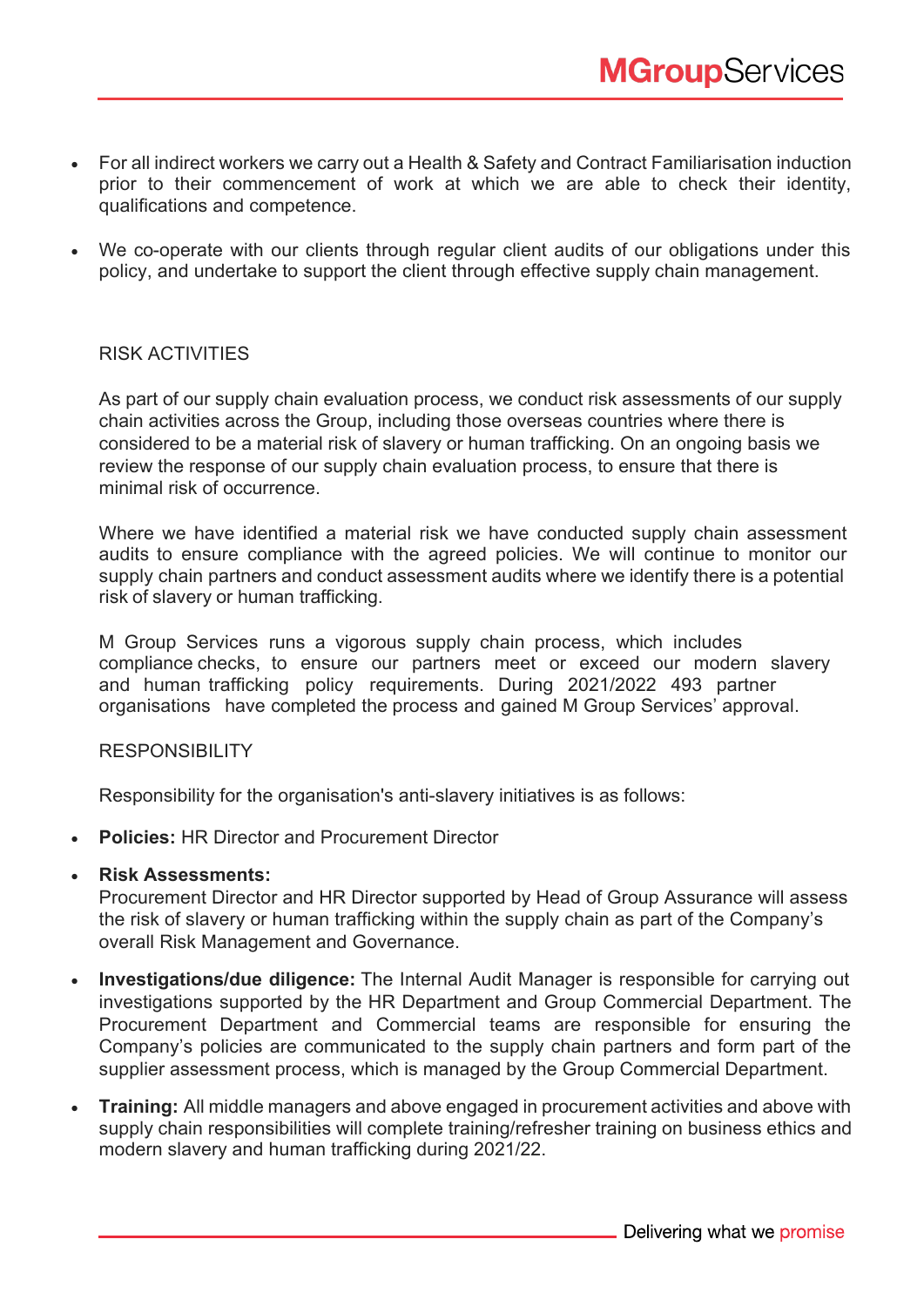# RELEVANT POLICIES

The organisation operates the following policies that describe its approach to the identification of modern slavery risks and steps to be taken to prevent slavery and human trafficking in its operations:

- **Whistleblowing policy:** The Group encourages all its workers, customers and other business partners to report any concerns related to the direct activities, or the supply chains of, the organisation. This includes any circumstances that may give rise to an enhanced risk of slavery or human trafficking. The organisation's whistleblowing procedure is designed to make it easy for workers to make disclosures, without fear of retaliation. Employees, customers or others who have concerns can use our confidential helpline provided by Navex Global.
- **Ethical business code of conduct:** The Group's code makes clear to employees the actions and behaviours expected of them when representing the organisation. The organisation strives to maintain the highest standards of employee conduct and ethical behaviour when managing its supply chain.
- **Supply chain/Procurement code of conduct:** The Group is committed to ensuring that its supply chain partners adhere to the highest standards of ethics. Partners are required to demonstrate that they provide safe working conditions where necessary, treat workers with dignity and respect, and act ethically and within the law in their use of labour. The organisation works with the supply chain to ensure that they meet the standards of the code. Serious violations of the organisation's code of conduct will lead to the termination of the business relationship. M Group Services' ethical business code of conduct forms part of the contractual documentation issued, and is made available to all supply chain partners during engagement. We also provide links to an "Extranet" site where suppliers and subcontractors are able to access controlled documentation including the Ethical Business Code of Conduct.

As part of our supply chain evaluation, candidates are asked if they have a policy/statement that sets out the steps their organisation has taken during the financial year to ensure that slavery and human trafficking are not taking place in any of their supply chains or in any part of their own business.

If any potential supply chain partner is unable to demonstrate that they have a robust policy in place, we ensure that they agree to act in accordance with our policy.

• **Recruitment Policy:** The organisation recognises that any business providing contingent labour and recruitment services present unique risks and as such has engaged a managed service provider to help oversee the supply of temporary labour. The managed service provider undertakes regular audits of supplying employment agencies to verify their operational processes and personnel and they are capable of recognising, preventing and reporting modern slavery. Regular compliance checks are undertaken to verify workers are being paid in line with minimum wage legislation, that there are no unlawful deductions, and that no fees are being charged for work finding services.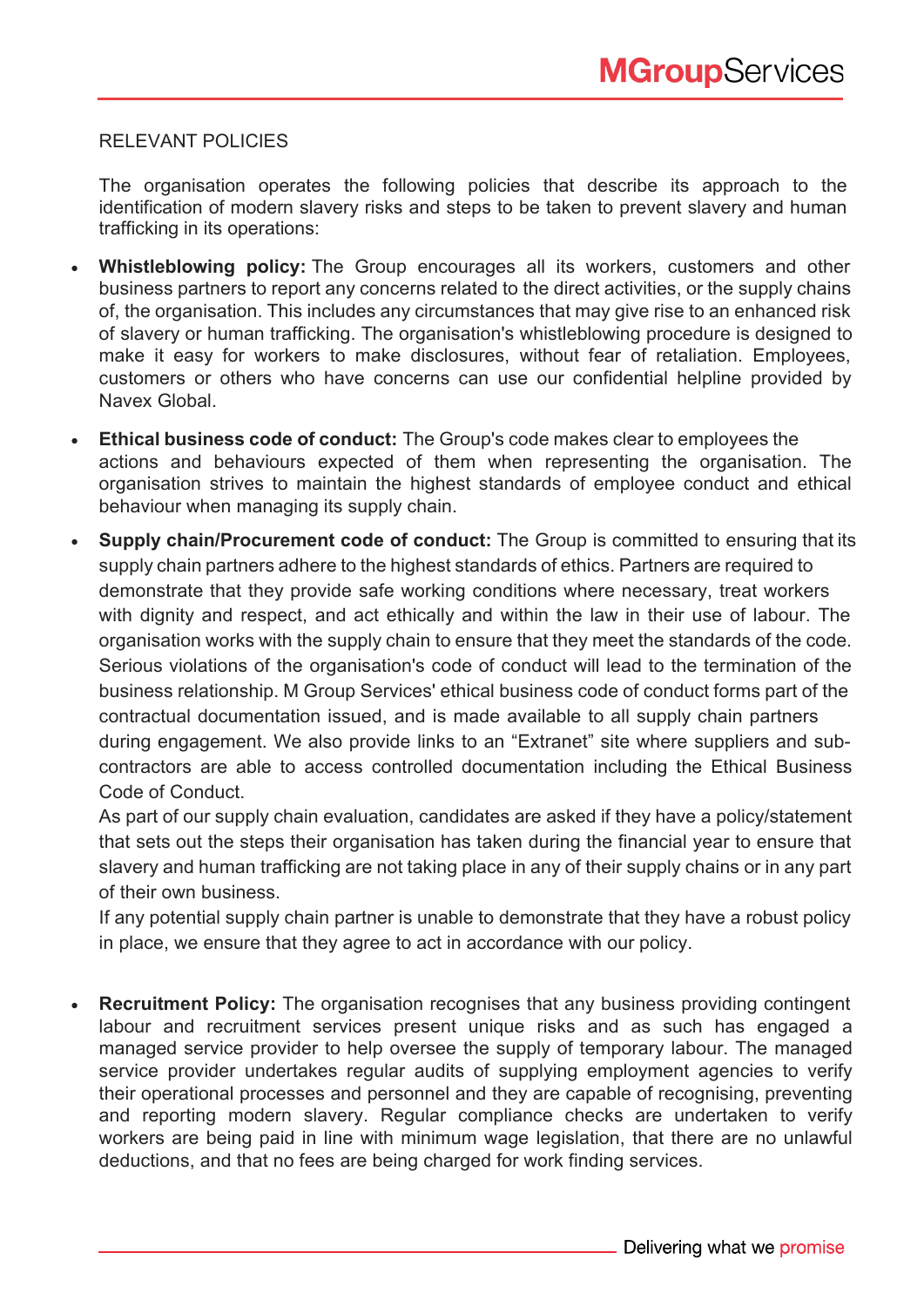# DUE DILIGENCE

The organisation undertakes due diligence when considering taking on supply chain partners, and regularly reviews its existing partners. The organisation's due diligence and reviews include:

- Evaluating the modern slavery and human trafficking risks of each new partner.
- Conducting supplier audits or assessments which have a greater degree of focus on slavery and human trafficking where material risks are identified.
- Taking steps to improve substandard suppliers' practices, including providing advice to suppliers and requiring them to implement action appropriately.
- Invoking sanctions against suppliers that fail to improve their performance in line with an action plan or which seriously violate our supplier code of conduct, including the termination of the business relationship.